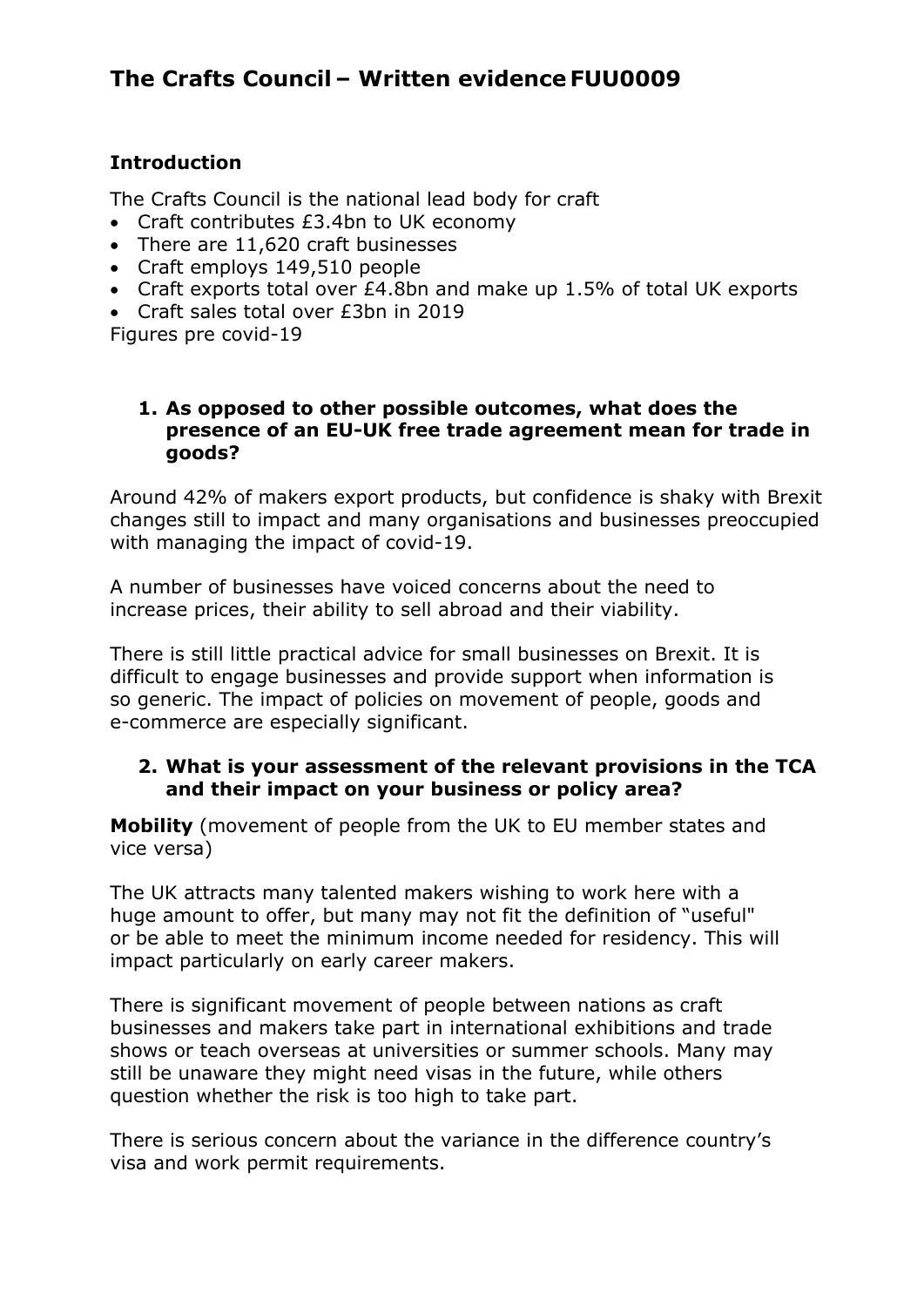There are a high number of EU makers in the UK who can't have two passports e.g. Dutch and are thinking of going home.

### **Movement of goods** (temporary and exports/ imports)

There is uncertainty about border controls and tariffs on work for sale or exhibition and about potential transport delays. These add to nervousness amongst EU makers about how to supply work to the UK. One fair which had 10% European exhibitors represented at its events has lost them all due to concerns over red tape.

UK craft businesses who supply wholesale to EU businesses have had profit margins squeezed already. There is concern that tariffs will lead to EU businesses purchasing new stock elsewhere, and that [ATA](https://www.gov.uk/taking-goods-out-uk-temporarily) [Carnets](https://www.gov.uk/taking-goods-out-uk-temporarily) may be needed to movement equipment between countries.

There is still insufficient knowledge of relevant paperwork needed and a lack of capacity amongst sole traders and micro-businesses. Compounded by the demands of e-commerce under Covid 19, this may deter them from exporting at all.

Hundreds of UK companies across all sectors could switch operations to countries inside the EU and we are aware of at least one in our sector which is planning to set up in Holland in order to access the leather they import from Italy.

The UK government is applying VAT at 20% on goods from the EU, so charges are made at "point of sale" to customer. B to C businesses not registered for VAT are being charged up to 25% VAT on imports, plus 10% handling charges and increased shipping costs.

EU hauliers are being asked to provide tens of thousands of pounds in guarantees to cover VAT or potential tariffs on arrival in Britain. Some that provided a shipping service for small and medium-sized firms have decided they do not want the extra financial burden. "We've got people that are trying to bring textiles in from Italy but we are being told there is no haulage availability on that."

The new reductions in cabotage – whilst they do not unduly affect the craft sector, they are a wider concern for the creative industries and extremely restrictive for any form of touring.

### Northern Ireland

Many large brands have temporarily stopped trade, but it will take longer for small sellers who may just stop selling. For example, there is uncertainty about what happens to makers who bring their products to England to sell and on return to NI will they be paying customs on unsold work?

# **Supplies**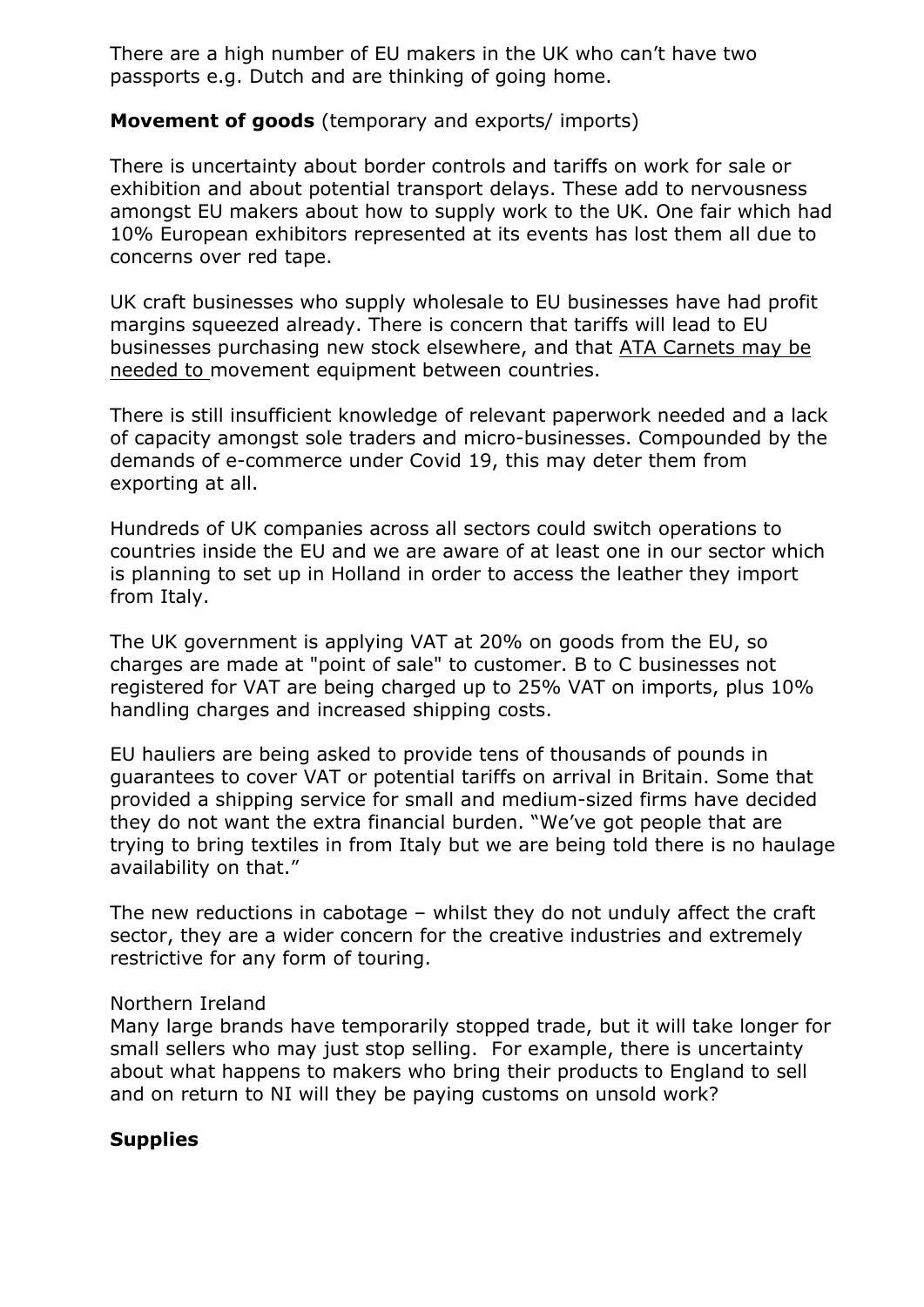Raw material prices were rising before Brexit and there are difficulties and delays in getting supplies. Gold, for example, has increased by 30%, rising to 40% once passed onto the consumer. This will be a challenge if supplies increase further in price or become unavailable.

The importing of materials especially gems and ceramic glazes is becoming prohibitive and, in some cases, these are craft businesses which have used these supplies for decades but believe they will have to stop and find alternatives in this country. The challenge being there may not be an alternative in the UK.

For example, Brexit has severely restricted the manufacture of a fundamental component in ceramic production. This component is Calcium Borate Frit. Frit is the component of ceramics glazes and enamels. 'I only have enough to last six months and then I will have to change all my glaze recipes that I have been using for twenty years.'

# **EU funding**

The loss of EU funded partner programmes is significant for participating craft organisations. These programmes have supported the exchange of people, educators, exhibitions, work and ideas, all crucial to sustaining the development of culture and the creative industries.

There is concern that the lack of trust and confidence following Brexit could lead to a decline in soft power and engagement with the UK.

# **E-commerce**

Makers sell services and digital goods as well as other products but there is little information and awareness about, for example, VAT MOSS regulations, tax on selling digital downloads and the introduction of a new 2% tax for online sales. This could be a big issue for micro businesses. It Is disappointing that Amazon has ensured that sellers should pay the new tax rather than Amazon itself.

# **Rules of origin**

**-**

Since January the provenance of all goods must be documented e.g. metal from China in a bicycle made in Italy could mean varying tariffs up to 14% on bicycles.

Jewellers are particularly suffering with this as it is an added value to imported materials.

# **3. What do those provisions achieve?**